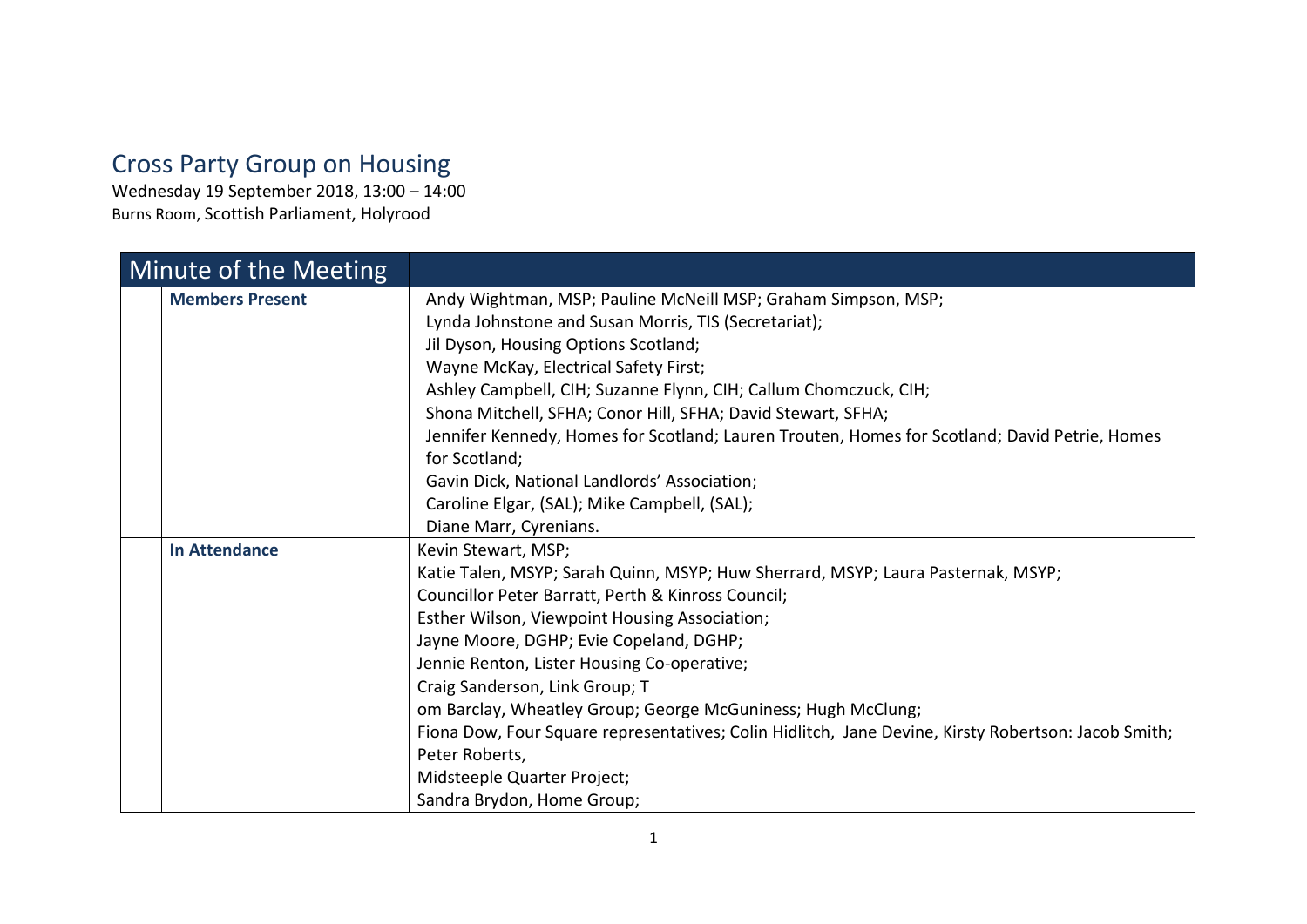|    |                                     | Teachers and pupils form Craigmount High School: Nicola Cameron; Vicky; Lucas Denholm; Eva                    |
|----|-------------------------------------|---------------------------------------------------------------------------------------------------------------|
|    |                                     | Barnet; Leigh Urquhart; Hannah MacQuarrie; Tess Couper; Amy Grant; Maia Johnston; Rob Lance;                  |
|    |                                     | Joseph Heffernan; Andrew McDiarmid; Sean Andrew; Aiden Shiels; James Costello; Kirsty Nicholas;               |
|    |                                     | Lee HaNeul; Katja Adamson                                                                                     |
| 1. | <b>Welcome and Apologies</b>        | Andy Wightman, MSP opened the meeting and thanked everyone for attending.                                     |
|    |                                     | Lynda Johnstone, TIS noted apologies had been received from:                                                  |
|    |                                     | Jackie Baillie, MSP; Pete White, Positive Prison; Steven Young, Young Art Work; Katy Dickson, Scottish        |
|    |                                     | Land & Estates; Freya Lees, North Star Consulting & Research; Susan Napier, Susan Napier Consulting           |
|    |                                     | Ltd; Steven Tolson, RICS; Huw Edgar, RICS; Lesley Baird, TPAS; Nicola Barclay, Homes for Scotland;            |
|    |                                     | Alistair Hackland, RIAS; Neil Clapperton, Grampian Housing.                                                   |
| 2. | <b>Dates and Topics for Next</b>    | The next meeting is scheduled for 12 <sup>th</sup> December 2018. Andy Wightman suggested that topics for the |
|    | <b>Meetings</b>                     | next meeting be forwarded via email between now and then to give time to focus on the hustings.               |
|    |                                     |                                                                                                               |
|    |                                     | MSPs and members were asked to consider a change to the times of future meetings to ensure                    |
|    |                                     | maximum attendance. Pauline McNeil, MSP reflected that due to Ministers' diaries problems with                |
|    |                                     | attending meetings can arise at any time of the day - there were no other strong views to change, so          |
|    |                                     | decision was taken to carry on at the current time $-1$ pm.                                                   |
| 3. | <b>Minutes of Previous Meeting:</b> | The minute was approved with no matters arising.                                                              |
|    | 23 May 2018                         |                                                                                                               |
| 4. | <b>Annual General Meeting of</b>    | Andy Wightman, MSP advised that Ben Macpherson, MSP resigned from the role of Depute                          |
|    | the Cross Party Group on            | Convenor of the Group in June 2018, and that the AGM would begin with elections for Convenor and              |
|    | <b>Housing</b>                      | Vice Convenor:                                                                                                |
|    |                                     |                                                                                                               |
|    |                                     | Andy Wightman, MSP was elected as Convenor                                                                    |
|    |                                     | Proposed Pauline McNeil, MSP, seconded Graham Simpson, MSP                                                    |
|    |                                     |                                                                                                               |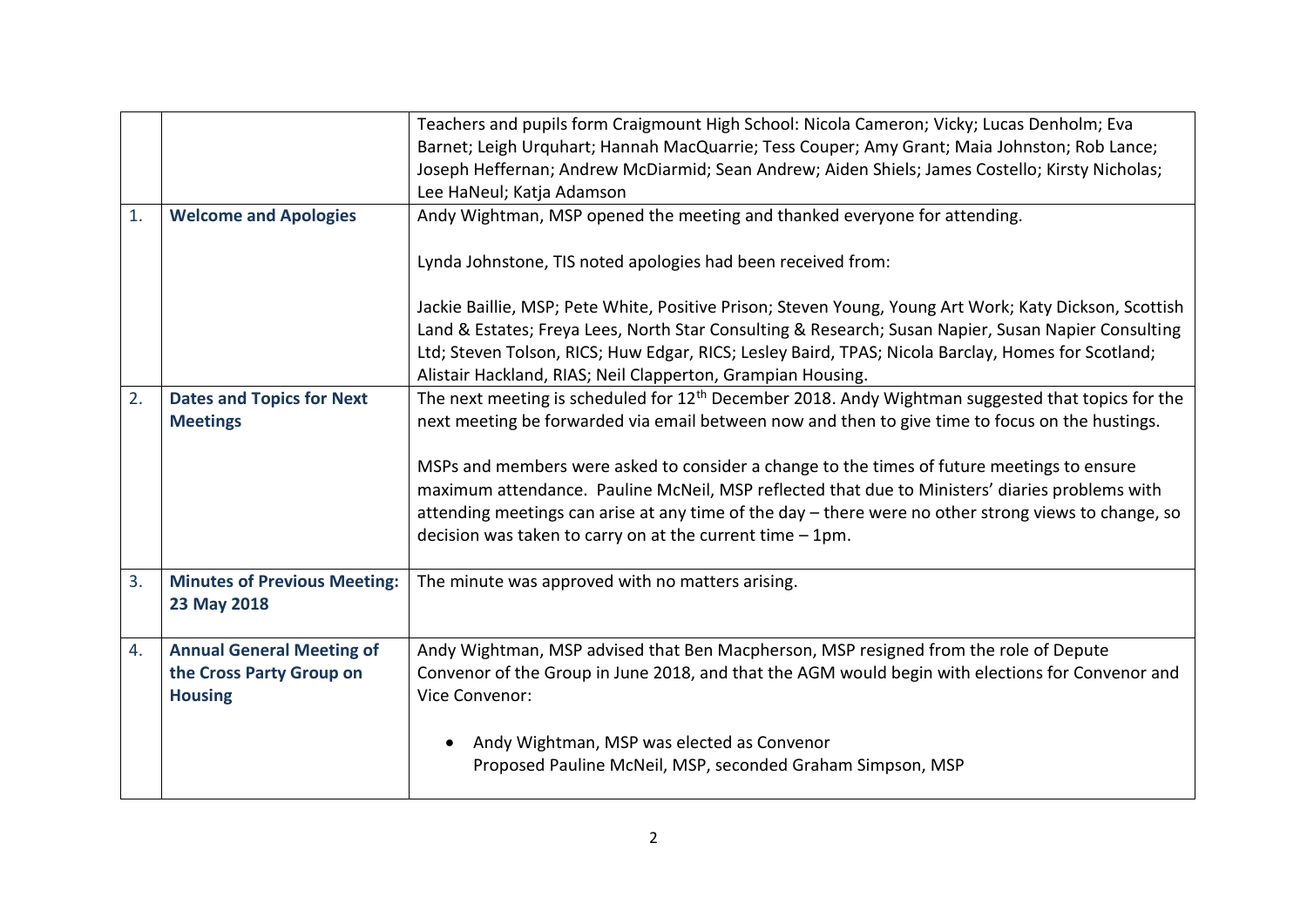|    |                                 | Pauline McNeil, MSP was elected as Vice Convenor<br>$\bullet$                                           |
|----|---------------------------------|---------------------------------------------------------------------------------------------------------|
|    |                                 | Proposed Andy Wightman, MSP, seconded Graham Simpson, MSP                                               |
|    |                                 |                                                                                                         |
|    |                                 | All other members of the group to remain the same                                                       |
|    |                                 |                                                                                                         |
|    |                                 | The CIH put themselves forward as the sectretariat and this was seconded Graham Simpson,                |
|    |                                 | MSP. The CIH will now take over responsibility from TIS for the forthcoming year.                       |
|    |                                 | Andy Wightman, MSP thanked TIS for their support for the past 5 years and welcomed CIH to the           |
|    |                                 | role.                                                                                                   |
| 5. | <b>Scottish Housing Day</b>     | Andy Wightman, MSP thanked the young people in attendance for the hustings session and invited          |
|    | <b>Hustings Session - Young</b> | the panel to take their places:                                                                         |
|    | <b>Peoples' Housing</b>         |                                                                                                         |
|    |                                 | Panellists:                                                                                             |
|    |                                 | Councillor Peter Barratt, Perth & Kinross Council (PB)                                                  |
|    |                                 | Pauline McNeill, MSP (PM)                                                                               |
|    |                                 | Graham Simpson, MSP (GS)                                                                                |
|    |                                 | Kevin Stewart, MSP - Minister for Local Government Housing and Planning (KS)                            |
|    |                                 | Andy Wightman, MSP (AW)                                                                                 |
|    |                                 |                                                                                                         |
|    |                                 | Callum Chomczuk took the role of Chair for the session and began by thanking everyone for coming        |
|    |                                 | along to what he hoped would be an interesting session. He then invited each of the panellists to       |
|    |                                 | deliver a two minute statement setting out their key housing priorities for young people.               |
|    |                                 | Cllr Peter Barratt - Set out the key priorities both for the Liberal Democrats, and for Perth & Kinross |
|    |                                 | Council. The major focus should be on tackling homelessness and providing much more support for         |
|    |                                 | young people who find themselves homeless.                                                              |
|    |                                 |                                                                                                         |
|    |                                 | Pauline McNeil, MSP - As Labour spokesperson on housing, Pauline detailed the work of the Labour's      |
|    |                                 | housing commission, which has concluded that ultimately young people need choice - they need to         |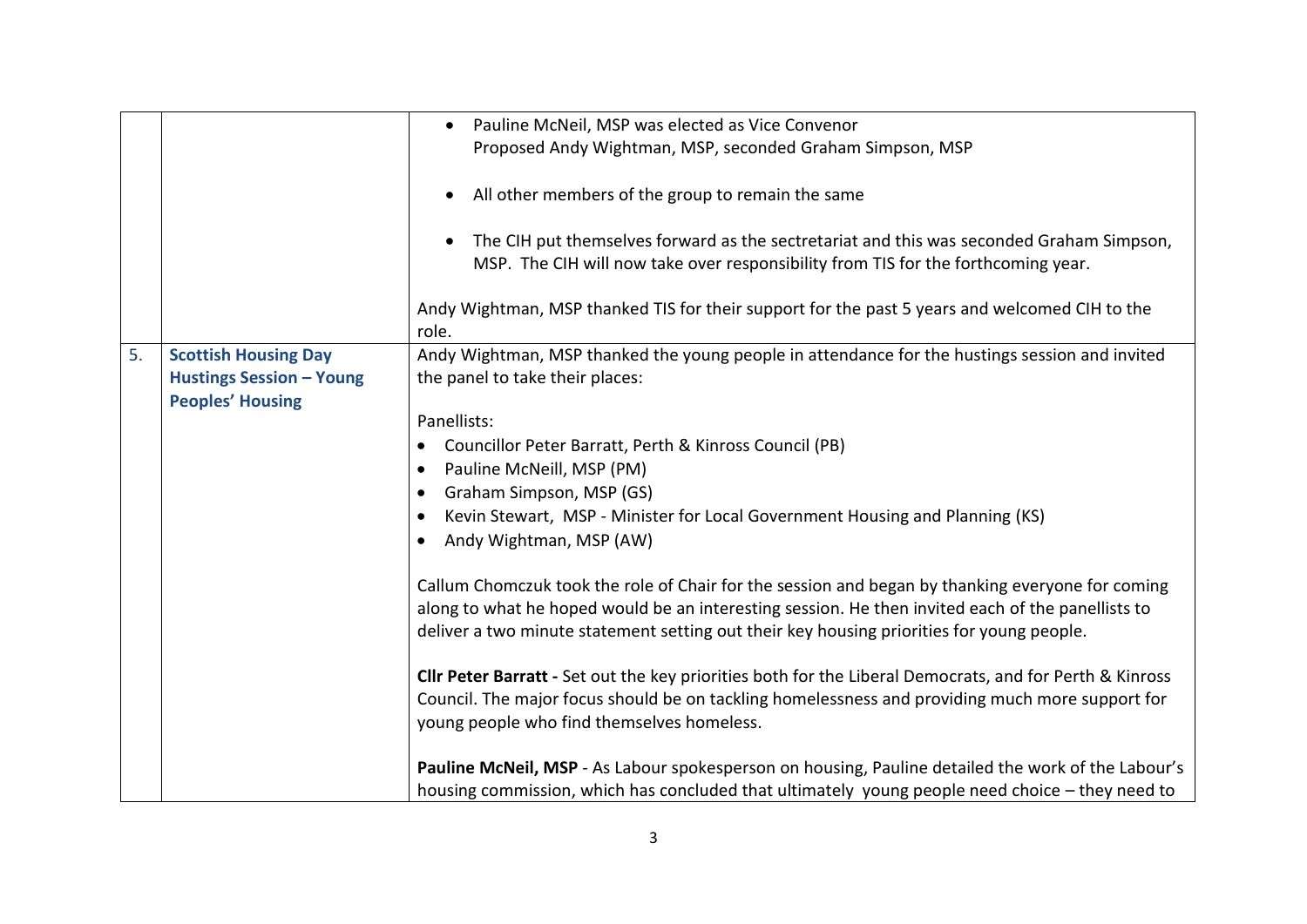| be able to access the owner occupied sector rather than be wholly reliant on the private rented<br>sector.                                                                                                                        |
|-----------------------------------------------------------------------------------------------------------------------------------------------------------------------------------------------------------------------------------|
| Andy Wightman, MSP - Agreed with the issues identified by first two speakers. Went on to state that<br>housing is a human right but this isn't embedded in law.                                                                   |
| Housing is unaffordable for young people, and shortages have been exacerbated by lack of building                                                                                                                                 |
| and rise of 2 <sup>nd</sup> homes and Air BnB. He pointed to the limitations of the Private Rented Sector Act and                                                                                                                 |
| suggested there is a role for the European model for PRS to be adopted in the UK                                                                                                                                                  |
| Graham Simpson, MSP - Housing doesn't get the traction it should in the press - little coverage of<br>the planning Bill or days like today.                                                                                       |
| For young people renting and home ownership is unaffordable                                                                                                                                                                       |
| The condition of existing homes is a massive issue                                                                                                                                                                                |
| Kevin Stewart, MSP - There needs to be a focus on making stock suitable for future years. New<br>homes need to be affordable. The role of planning is important – need to change attitudes about<br>where houses should be built. |
| Callum thanked the speakers and invited questions from the audience:                                                                                                                                                              |
| (Q1) Huw Sherrard (MSYP)                                                                                                                                                                                                          |
| How effective are measures to tackle youth homelessness?                                                                                                                                                                          |
| What is affordability?<br>$\bullet$                                                                                                                                                                                               |
| How will supply targets be delivered?<br>$\bullet$                                                                                                                                                                                |
| <b>Responses:</b>                                                                                                                                                                                                                 |
| PB - Perth & Kinross have built in affordability calculator into rent setting calculations - these are                                                                                                                            |
| capped at 24% of average incomes.                                                                                                                                                                                                 |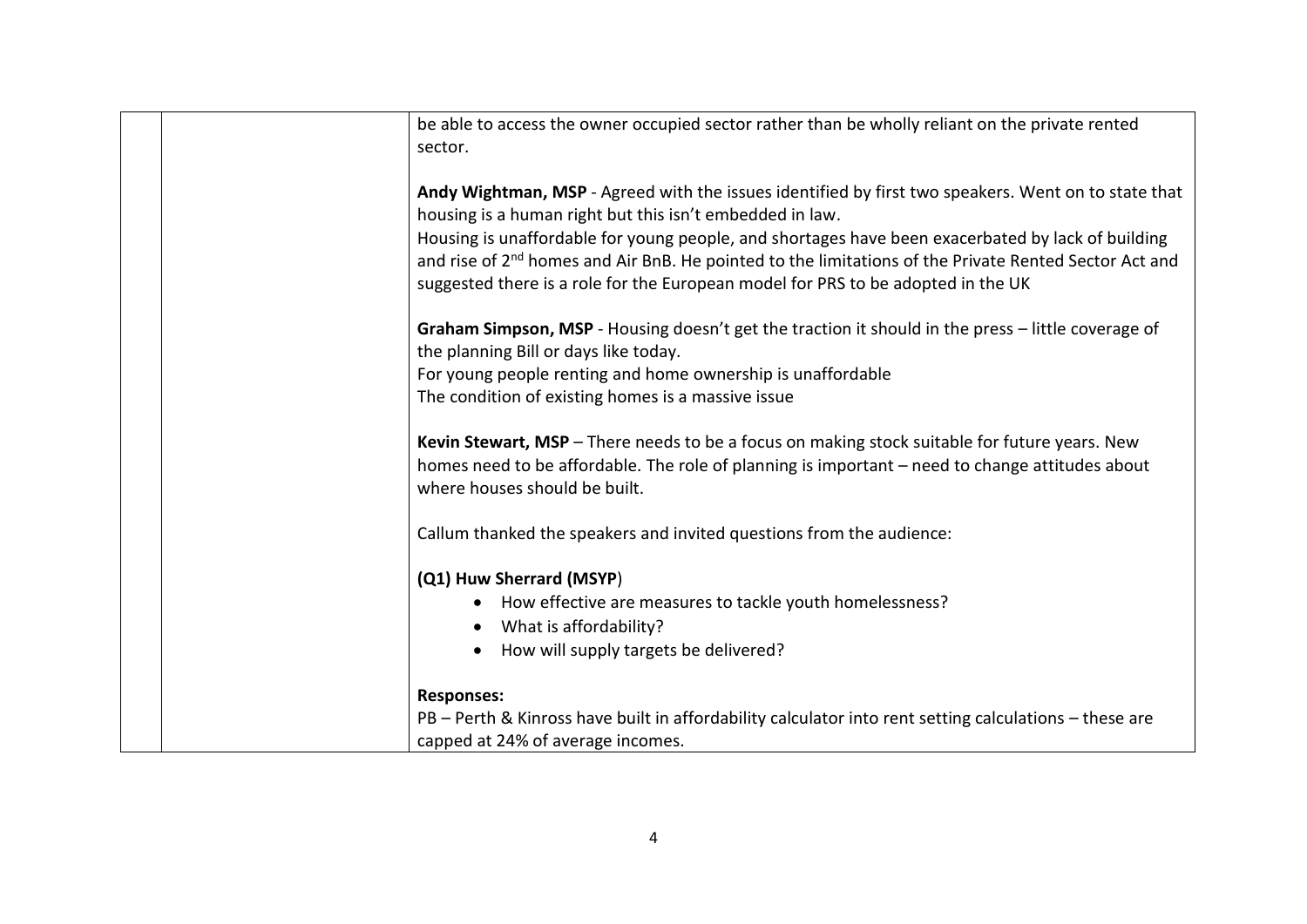| There is a focus on preventing youth homelessness - work with young people to explain reality of<br>having a tenancy; provide mediation for families to prevent young people (YP) being asked to leave;<br>Identify those YP most likely to be affected by homeless and work to provide extra support.                                                                                                                                                                                                                          |
|---------------------------------------------------------------------------------------------------------------------------------------------------------------------------------------------------------------------------------------------------------------------------------------------------------------------------------------------------------------------------------------------------------------------------------------------------------------------------------------------------------------------------------|
| AW - Local Government Committee enquiry into youth homelessness concluded that reform of PRS<br>is needed - despite new Act, landlords can still sell up. The definition of affordability is based on<br>tenure - should be on income. He listed the following measures as being needed:<br>Tax reform<br>$\bullet$<br>Clamp down on short-term lets<br>Current 'use value' of land for social rented house-building                                                                                                            |
| PM - Listed the following key problems:<br>Not enough temporary accommodation<br>$\bullet$<br>Local Authorities are not adhering to the law<br>Lots of reasons for people losing their home<br>$\bullet$<br>16-25 year olds are group most in poverty<br>PRS is not affordable<br>Deposits for owner occupation are pricing YP out of this as a choice<br>If you appeal the rent levels at a PRS tribunal, they can put rents $up$ - this should be repealed.                                                                   |
| KS - The HRSAG made 70 recommendations, these have all been accepted in principle - 8 are<br>caveated because the powers sit with Westminster. We need to prevent Youth homelessness in the<br>first place through investment in conflict resolution. We need to live up to our corporate parenting<br>responsibilities towards young people leaving care - cited Queens Cross HA as a good example.<br>Affordability – never reach an agreement on definition. Must increase supply of housing in the social<br>rented sector. |
| GS - Suggested that the proposed amendment to the planning bill - to allow land value capture<br>before planning permission is granted will make land cheaper, helping Local Authorities meet their<br>house building targets.                                                                                                                                                                                                                                                                                                  |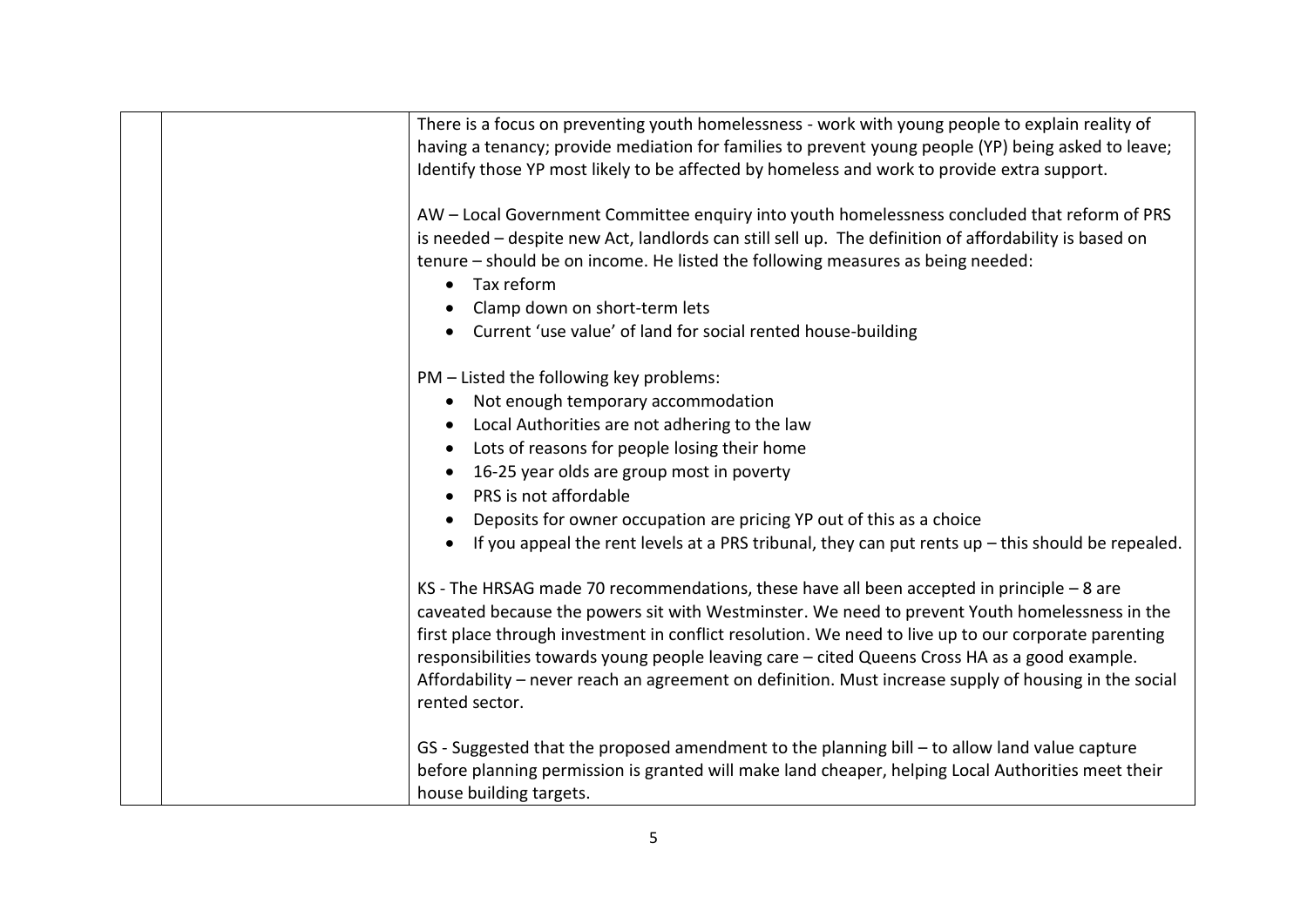| (Q2) Esther Wilson, Viewpoint Housing Association                                                                                                                                                                                       |
|-----------------------------------------------------------------------------------------------------------------------------------------------------------------------------------------------------------------------------------------|
| How concerned are you about Brexit on construction industry and our ability to deliver<br>new housing?                                                                                                                                  |
| <b>Responses:</b>                                                                                                                                                                                                                       |
| KS - Estimate that 10% of construction workers in Scotland are EU nationals, therefore Brexit is<br>hugely concerning. We must work to increase the number of apprentices but there will still be<br>difficulties in terms of delivery. |
| If people are no longer attracted or choose to return because of a lack of guarantees - this is a big<br>concern                                                                                                                        |
| (Q3) Pupil at Craigmount (received in advance of session)                                                                                                                                                                               |
| Are young people not supposed to have home ownership aspirations?                                                                                                                                                                       |
| (Q4) MSYP (received in advance of session)                                                                                                                                                                                              |
| • What can be done about the cost of renting in the Capital – especially student<br>accommodation?                                                                                                                                      |
| <b>Responses:</b>                                                                                                                                                                                                                       |
| GS - Without 'bank of Mum and Dad' YP will struggle. The solution is new homes of the right type.<br>Local Authorities can apply to set up rent pressure zones - but none have done so yet.                                             |
| PM – Owner occupation should be an option – banks need to extend funding<br>Help-to-buy needs to focus on those at the bottom of the scale to be of the most value.<br>Universities have an obligation to make accommodation available  |
| PB - The balance is not right - need more shared equity models so households can increase their<br>share as incomes grow and conversely, release equity in old age.                                                                     |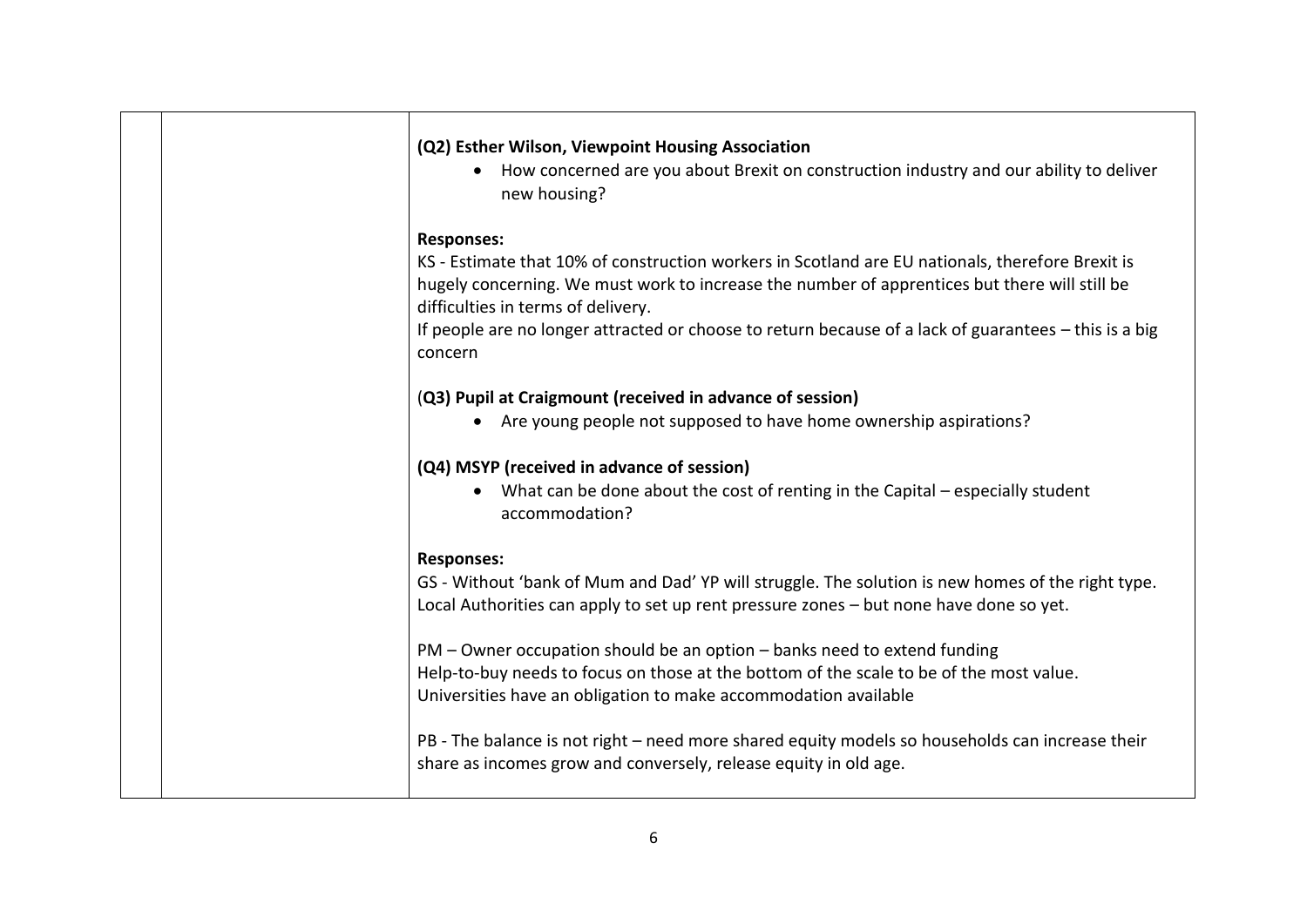| KS - OMSE is most accessed by young people and offers opportunities.                                 |
|------------------------------------------------------------------------------------------------------|
| Falkirk has a huge problem finding accommodation for students - need a shift of focus away from      |
| traditional university cities given rise of campuses in towns.                                       |
|                                                                                                      |
| (Q5) Carla Donald, Four Square                                                                       |
| The housing element of Universal Credit isn't paid quickly and households find themselves            |
| in arrears immediately $-$ the PRS can use this as a grounds for eviction $-$ what can be done       |
| to help?                                                                                             |
|                                                                                                      |
| (Q6) MSYP                                                                                            |
| How do you respond to claims that the emphasis on social rented housing is at the                    |
| detriment of an effective PRS?                                                                       |
|                                                                                                      |
| AW - PRS has a role to play but its growth has not been by design and the focus should remain on the |
| Social rented sector. Council tax values are based on 1991 property values - councils need to get    |
| items on their agendas that aren't social housing or homelessness.                                   |
|                                                                                                      |
| KS - UC is a big problem. Some flexibilities have been devolved to Scotland but not as much as       |
| parliament would have liked. Mitigating welfare reform has a huge impact on resources available for  |
| other services - e.g. spend £47m PA on mitigating the Bedroom Tax - this is money that could be      |
| spent on the delivery of housing. We need to challenge UK government to see sense.                   |
| Local authorities need to come up with deposit schemes to help people access the PRS, but the        |
| neglect of the SRS for decades needs reversed.                                                       |
|                                                                                                      |
| PM - Universal Credit needs stopped.                                                                 |
|                                                                                                      |
| Callum thanked the panel for their contributions and everyone for their participation in the session |
| before inviting all present to gather for a photograph to promote Scottish Housing Day.              |